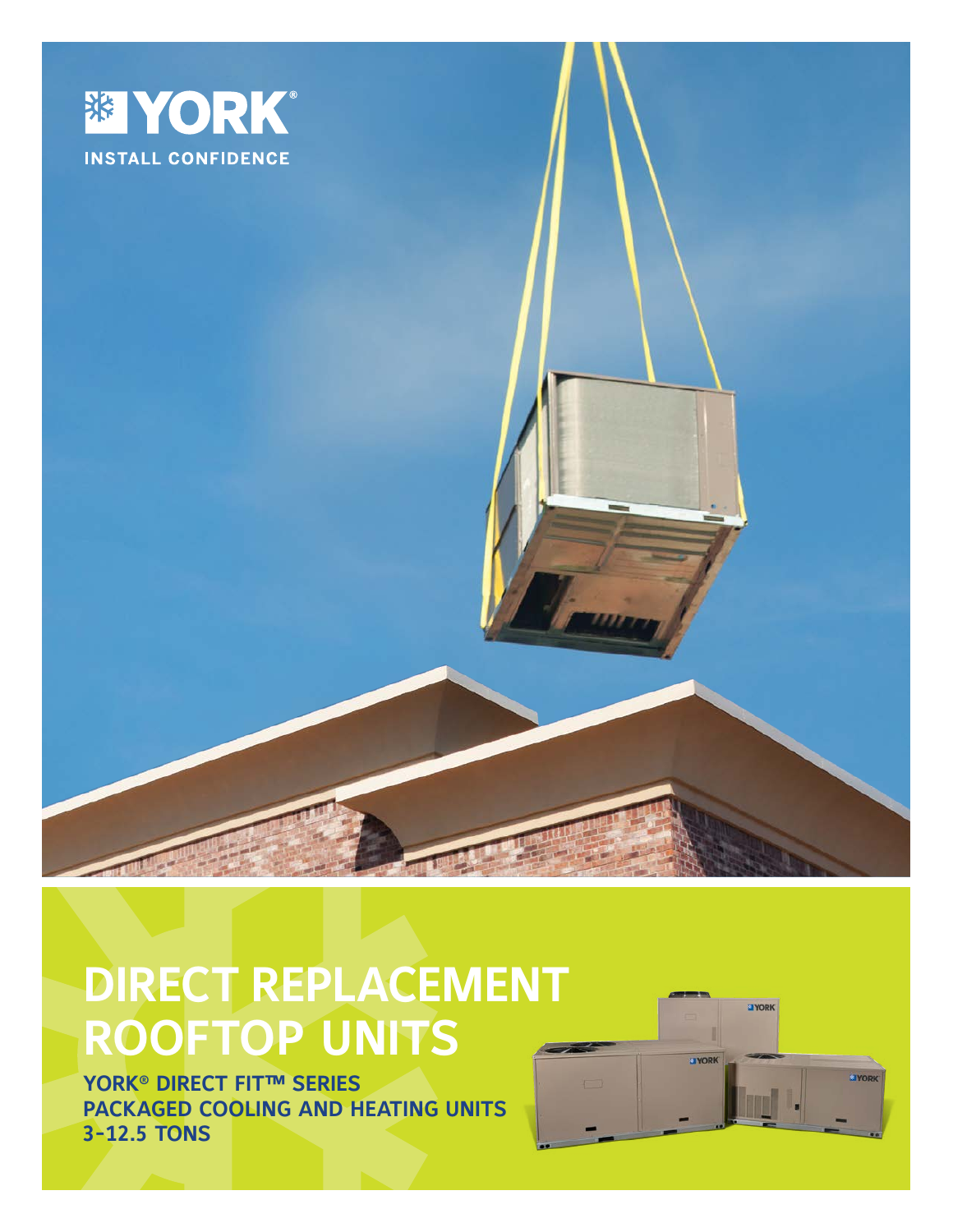## **YORK® DIRECT FIT™ SERIES ROOFTOPS**

As older rooftop units reach the end of their life cycles, building owners have traditionally been forced to either install a unit from the same manufacturer to fit an existing curb, or install a unit from another manufacturer — but with the increased cost and complexity resulting from the need for a curb adapter to fit an existing base. Now there's a better choice: the YORK® Direct Fit™ Series.



#### **REDUCED COMPLEXITY**

YORK<sup>®</sup> Direct Fit<sup>™</sup> rooftop units allow you to confidently replace outdated packaged rooftop HVAC units simply and affordably — saving time, money and materials by fitting directly on pre-existing, competitive curbs without the need for a transition. The compact Direct Fit™ cabinet is available in two heights and footprints to provide a hassle-free solution.

#### **SUPERIOR QUALITY**

Designed, engineered and assembled in the U.S.A., Direct Fit™ units – along with the entire YORK<sup>®</sup> product offering – are closely monitored and tested at the factory to ensure manufacturing processes result in the best quality possible. And we don't stop there — rigorous salt spray testing confirms the powder paint exterior finish provides superior corrosion resistance, and the cabinet's top panel is embossed for added strength. Even the base rail material is stronger than average to withstand wind and resist flexing during installation.

#### **ADVANCED FEATURES**

YORK<sup>®</sup> Direct Fit™ rooftop units are available with hail guard or hinged panel options; economizer and fresh air and relief damper options; three static drive options for airflow versatility up to 2-inch ESP; and options for 2-inch or 4-inch air filters and coil coatings. Powered and unpowered convenience outlets, disconnect switches, as well as smoke and CO<sub>2</sub> detectors, are also available.

#### **MAXIMIZED EFFICIENCY**

With cooling ratings of up to 15 SEER (12 EER) for ENERGY STAR® qualified products, Direct Fit™ rooftop units cut energy costs as much as 40% compared to older units. Optional economizers incorporating low-leak capabilities meet ASHRAE 90.1-2010 standards — a respected energy efficiency benchmark.

#### Competitive System Curb Compatibility

|                        | <b>COMPETITOR UNIT</b>                                |               | <b>YORK<sup>®</sup> UNIT</b> |               | <b>COMPETITOR UNIT</b>                         |               | <b>YORK<sup>®</sup> UNIT</b> |       |                       | <b>COMPETITOR UNIT</b>   | <b>YORK<sup>®</sup> UNIT</b>                                    |
|------------------------|-------------------------------------------------------|---------------|------------------------------|---------------|------------------------------------------------|---------------|------------------------------|-------|-----------------------|--------------------------|-----------------------------------------------------------------|
| Carrier                | 48/50 TC, HJ, TM, TF, TJ,<br>DJ. $\sqcup$ 04-14       |               | ZX 04-14                     |               | 580J, 558J 04-14                               |               | ZX 04-14                     |       |                       | RGS, PGE, PGH, PGS, RAS, | ZX 04-14                                                        |
|                        |                                                       |               |                              |               | 581J, 551J 04-12                               |               | ZY 04-12                     | ICP   | PAE, PAH, PAS 036-150 |                          | ZY 04-12                                                        |
|                        | 48/50 GJ 06-12<br>48/50 HC 04-12<br>48/50 HE/KC 04-06 |               | ZX 06-12                     |               | 581C, 551C 036-060                             | ZO 04-06      |                              |       | RGH, RAH 036-150      |                          |                                                                 |
|                        |                                                       |               | ZY 04-12                     | <b>Bryant</b> | 581B, 580F, 580C, 580D, 551B,                  |               |                              |       |                       |                          |                                                                 |
|                        |                                                       |               | ZO 04-06                     |               | 558F, 558C, 558D 036-150<br>581A, 551A 090-150 |               | ZX 04-14                     |       |                       |                          |                                                                 |
|                        | 48/50 HM 07                                           |               | ZX 07                        |               |                                                |               | ZX 08-14                     |       |                       |                          |                                                                 |
|                        |                                                       |               |                              |               |                                                |               |                              |       | Download on the       |                          | Search for "Direct Rooftop                                      |
|                        | <b>FOOTPRINT</b>                                      | <b>LENGTH</b> | <b>WIDTH</b>                 |               | <b>FOOTPRINT</b>                               | <b>LENGTH</b> | <b>WIDTH</b>                 |       | App Store             |                          | Replacement" in Google Play or                                  |
| ZX04-ZX07<br>ZY04-ZY06 |                                                       |               |                              |               | ZX08-ZX14                                      |               | 61.7''                       |       | <b>GET IT ON</b>      | compatibility app.       | the Apple App Store and download<br>our easy-to-use competitive |
|                        |                                                       | 74.1"         | 48.9"                        |               | ZY07-ZY12                                      | 87.2"         |                              | $\gg$ | Google play           |                          |                                                                 |
|                        | ZO04-ZO06                                             |               |                              |               |                                                |               |                              |       |                       |                          |                                                                 |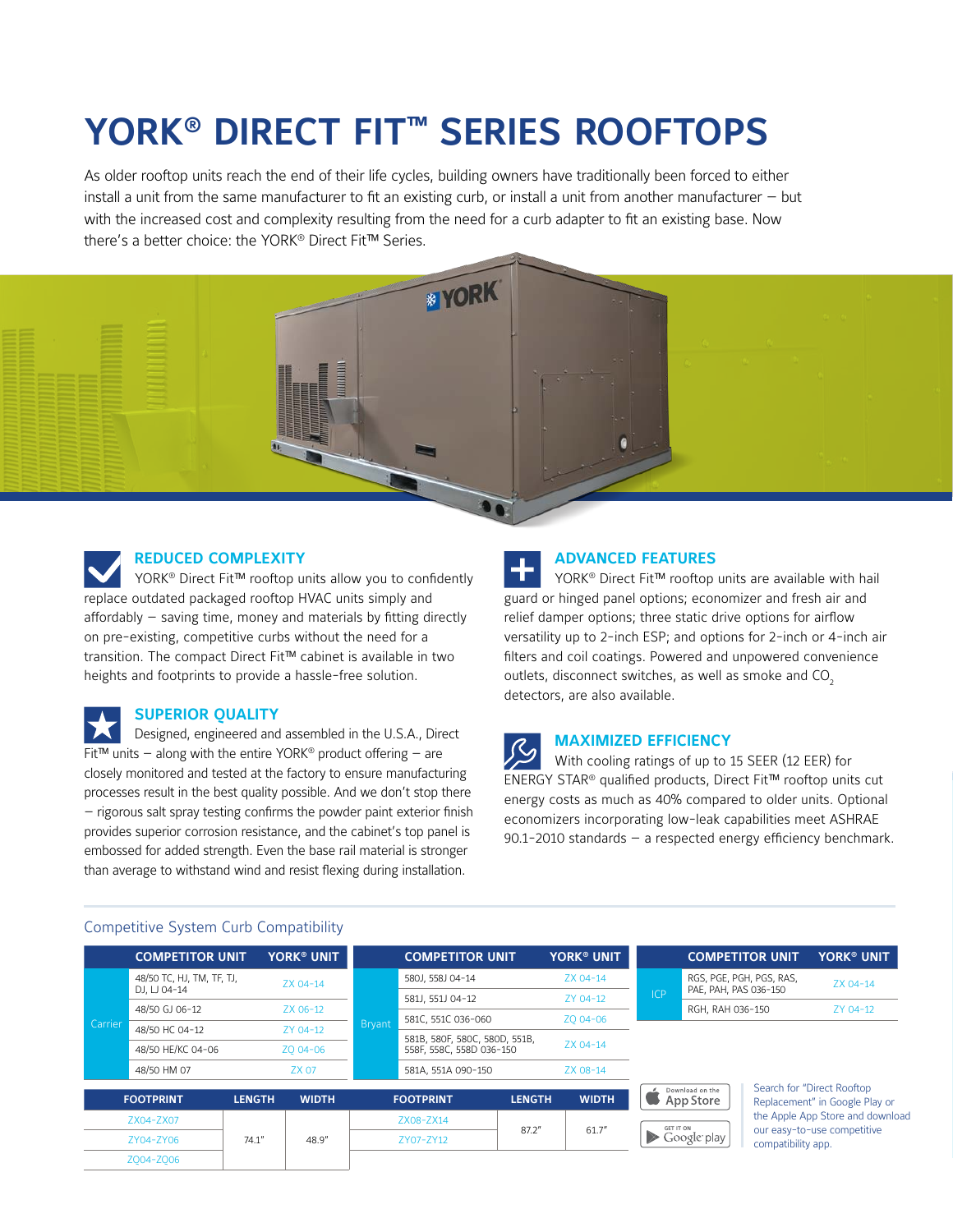## **MULTIPLE OPTIONS: ONE SOLUTION**

With two cabinet sizes that fit perfectly within many existing unit footprints, YORK<sup>®</sup> Direct Fit™ Packaged Cooling and Heating units simplify the transition process by avoiding material, labor and height restrictions that transition curb solutions typically encounter. Configurations with cooling, gas heating or electric heat provide additional options for a variety of installations.



- Direct Fit™ rooftop units **fit existing curbs without needing an adapter**.
- Indoor and outdoor fans are **dynamically balanced for better performance and reliability**. Three static drive options provide airflow versatility up to 2" ESP.
- Advanced scroll compressor design uses fewer moving parts for a **quieter, more reliable and efficient system**.
- Simplicity<sup>®</sup> Smart Equipment™ ensures **easier installation, startup and troubleshooting** versus electromechanical controls.
- Embossed top cabinet panels provide **increased structural support and rigidity**. Powder paint exterior finish provides **better corrosion protection**  than pre-painted steel.
- Choice of 2" or 4" filters that can be **easily converted without special tools**.
- ENERGY STAR® qualified models offer **optional, low-leak economizers with integrated controls that meet ASHRAE 90.1-2010 requirements**.
- **Designed, engineered and assembled in the United States** to ensure quality.

### Remote Monitoring Simplicity<sup>®</sup> Smart Equipment<sup>™</sup>

Every Direct Fit™ unit comes standard with Simplicity® Smart Equipment™, a digital control system that makes system setup, optimization and maintenance far easier than older, electromechanical controls. Optional remote data access is available via our Mobile Access Port (MAP), and our Fault Detection and Diagnostics (FDD) system is available to further reduce service steps. Simplicity® Smart Equipment™ benefits include:





Easy-to-read LCD display with navigational joystick and buttons

24/7 real-time reporting and performance alerts viewable via web browser

On-board USB port for uploading or downloading software and unit information

Independent safety monitoring to ensure unit protection and easy troubleshooting

Building automation compatible with optional communication card; BACnet, N2 and ModBUS RTU protocols available